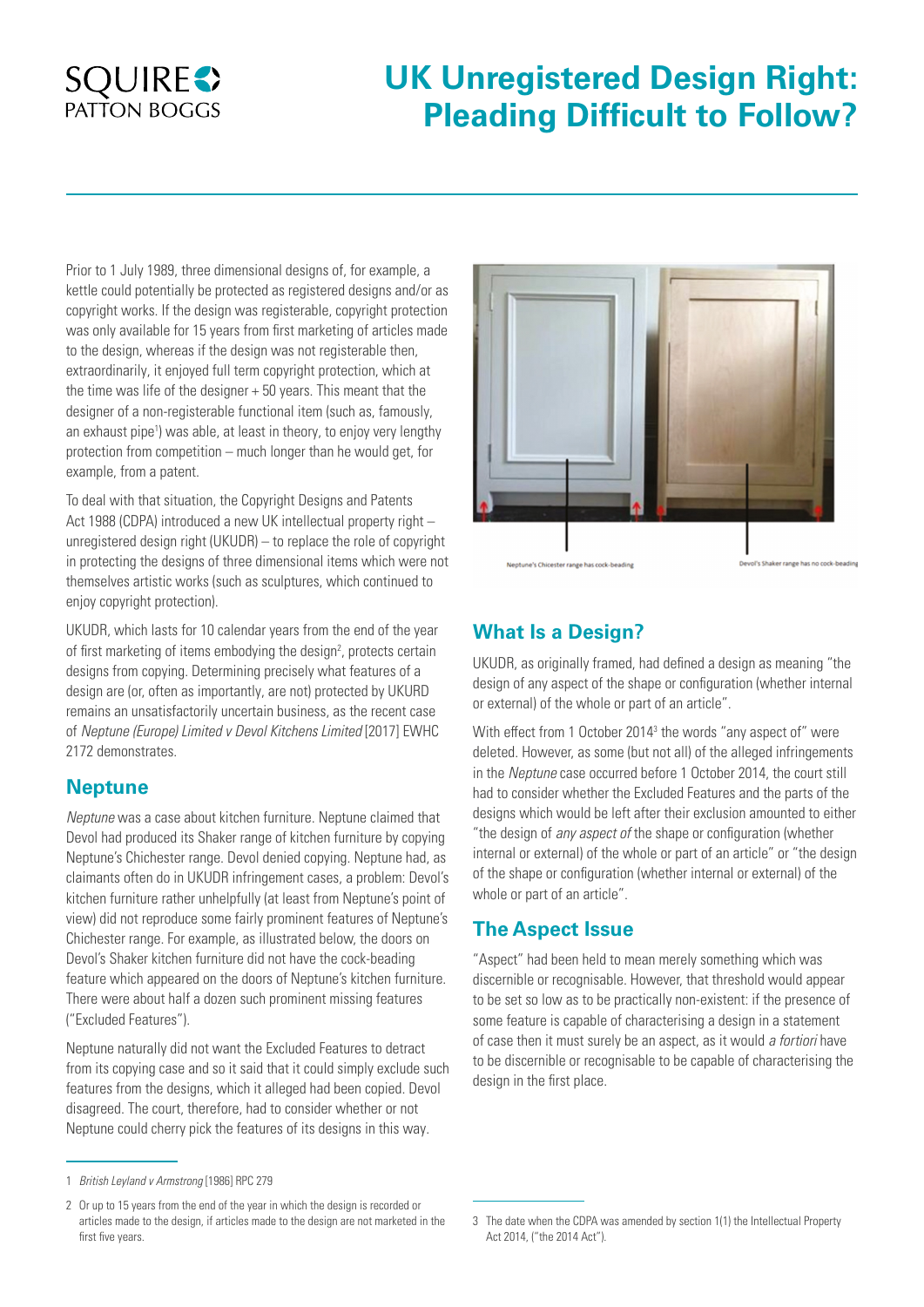What Parliament intended to achieve by the deletion of the "any aspect of" language had been considered by HHJ Hacon in *DKH Retail Ltd v H. Young (Operations) Ltd4* :

"There is no reason to suppose that Parliament intended the new definition of 'design' in s.213(2) to be identical to that in the Design Regulation and plainly it isn't. However for policy reasons of consistency where that can be achieved, there is much to be said for treating "the design of the shape or configuration (whether internal or external) of the whole or part of an article" as having a meaning as close as possible to "the appearance of the whole or part of a product". One route to such a result would be to interpret the effect of s.1(1) of the 2014 Act as being that it no longer permits a claim to unregistered design right to extend to designs other than those specifically embodied in all or part of the claimant's article, i.e. no more unregistered design rights in *abstract designs*…". (emphasis added)

To understand what Hacon HHJ meant by an "abstract design" takes us to the very heart of the oddity that is UKUDR. For UK registered designs or Community registered or unregistered designs, what matters is the appearance of the whole thing protected by the right (or at least a distinct part of it). Similarly for copyright, it is the whole of the claimant's work that matters when determining whether or not it has been copied. UKUDR is very different: because the right can subsist in relation to the configuration<sup>5</sup> of the whole or a part of an article, it is possible to select an arrangement of parts or elements of a design and claim that combination as constituting the design. This makes UKUDR very flexible in scope: a claimant can tailor how he pleads his design so that it best captures the elements that have been copied. For example, a teapot might have a fish head for a spout and a fish tail for the handle. The set of all teapots with such a fish head spout and fish tail handle, other than the claimant's actual design, would according to Hacon HHJ be abstract designs, excluded from protection after 1 October 2014<sup>6</sup> or as Hacon HHJ put it:

"However if the claimant defines his design as that of the 'configuration' of the whole or part of an article, the 'design' claimed is liable to be a bundle of designs, that is to say all designs which have the pleaded list of features provided that those features are sufficiently interconnected. Thus the bundle of designs claimed includes those not embodied in all or in any part of the claimant's article but which have all the relevant features. These others exist only in the abstract."

It is worth pausing briefly to consider what a strange formulation this is of the effect of the deletion of the "any aspect of" language. The law has apparently changed so that a claimant cannot assert that his design, characterised by reference to a set of "sufficiently interconnected" design features, extends to designs which are not embodied in all or any part of his article. Or to return to teapots, a claimant can no longer say that the mere presence of a very similar fish head shaped spout and a fish tail shaped handle in a competitor's tea pot infringes a design defined by reference to a configuration of such features, notwithstanding that the competitor's item has a totally different body. If the claim was only to an entire *part* of the tea pot – for example the fish head spout – then the claim could still be made out. But if the claim was to disparate parts of the spout  $-$  for example to the two ends of it  $-$  then the claim should again fail if the middle part of it was materially different.

It is also entirely unclear what "sufficiently interconnected" means in this context. Do the claimed features have to be in physical contact with each other, for example?

#### **Aspects Post Neptune**

In *Neptune*, the court reformulated what an aspect was, saying in effect that an aspect of a design was a disembodied part of a design:

"In my view, aspects of a design include disembodied features which are merely recognisable or discernible…. aspects of the design of a teapot could include the combination of the end portion of the spout and the top portion of the lid, which are disembodied from each other and from the spout and lid. They are not parts of the design."

For the court in *Neptune*, aspects of a design are features inherent in the design of an article which are somehow disembodied both from the larger parts of the article of which they form part and also from each other. This was to be contrasted with the parts of a design which were "concrete parts, which can be identified as such".

#### **Where All This Left Neptune**

On the above basis the court found that none of the Excluded Features, nor the remainder of Neptune's designs after such exclusion, were properly characterised as aspects of the designs. The court found that the cock-beading and moulding, for example, were "concrete parts of the designs, which are created separately and then applied to the Chichester cabinets". Neptune was therefore entitled to rely upon the entirety of the designs in question, without the Excluded Features. It could identify its designs in part<sup>7</sup> by reference to the absence of the Excluded Features.

<sup>4</sup> [2014] EHWC 4034 (IPEC) at [10] - [18].

<sup>5</sup> A term which itself has been interpreted as including in relation to an article "its relative arrangement of parts or elements", (*Mackie Designs Inc v Behringer Specialiised Studio Equipment (UK) Ltd & Ors* [1999] RPC 717 at 721).

<sup>7</sup> It further defined its design by reference to the inclusion of a number of pleaded features, as is common practice.

<sup>6</sup> See paragraphs 8 and 16 of *DKH Retail Ltd v H. Young (Operations) Ltd.*